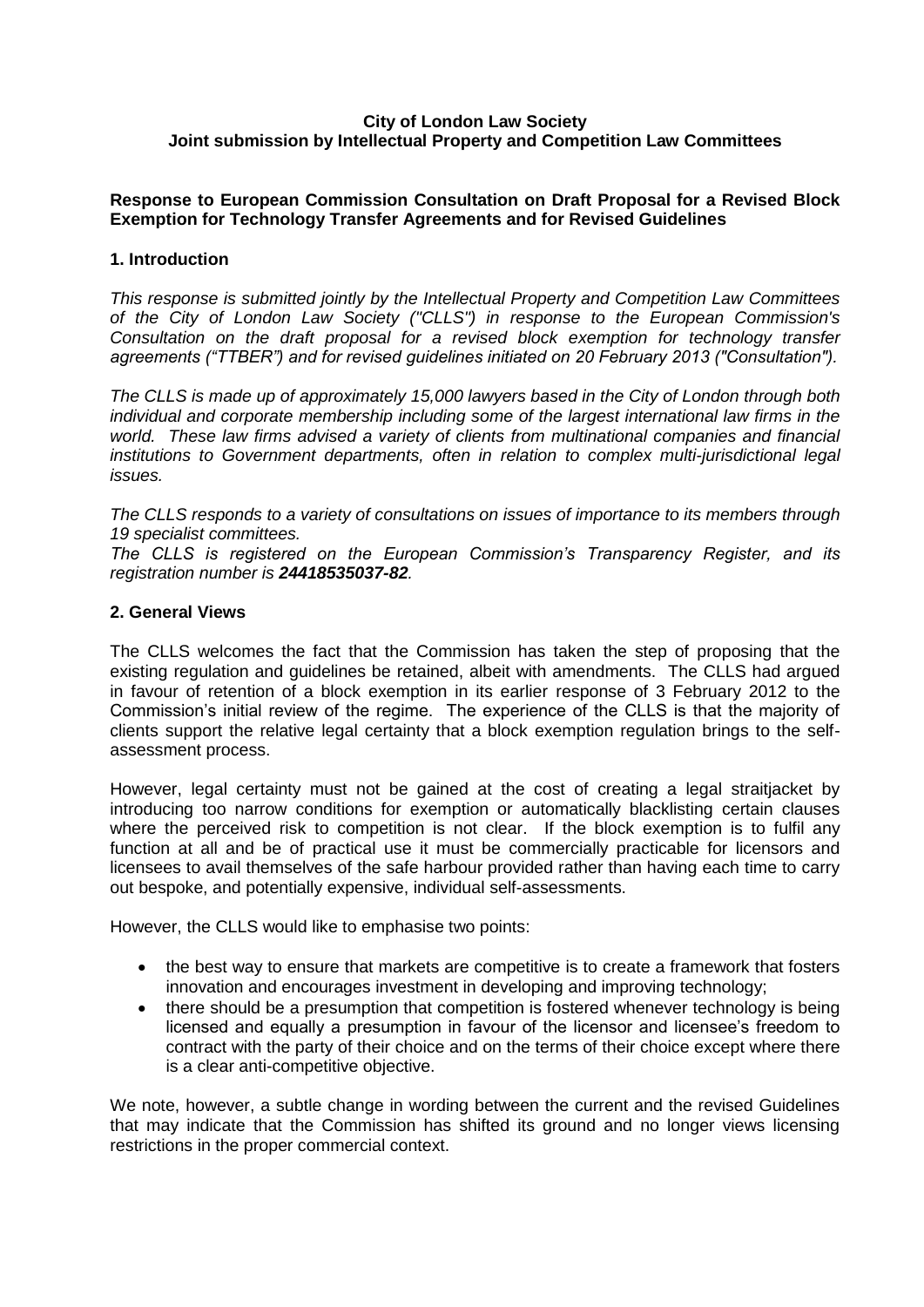Paragraph 8 of the revised Guidelines correctly recognises the commercial risk taken by the licensor where it states:

"*[T]he creation of intellectual property rights often entails substantial investment and [….] it is often a risky endeavour. In order not to reduce dynamic competition and to maintain the incentive to innovate, the innovator must not be unduly restricted in the exploitation of intellectual property rights that turn out to be valuable*."

Seen in this light many licensing restrictions may not be restrictive at all but merely necessary commercial conditions without which the licensor would never grant a third party licence in the first place and competition would in fact be reduced.

Paragraph 9 of the revised Guidelines goes on to say:

"*There is no presumption that intellectual property rights and licence agreements as such give rise to competition concerns. Most licence agreements do not restrict competition and create pro-competitive efficiencies. Indeed, licensing as such is pro-competitive as it leads to dissemination of technology and promotes (follow on) innovation*."

The CLLS nevertheless detects a reluctance to acknowledge sufficiently the investment and commercial risk undertaken by licensors and a more grudging attitude to the benefits of licensing than previously. The CLLS therefore fails to see any cogent reason behind this more cautious line.

It is of course very welcome that the Commission recognises the two fundamental principles set out in paragraphs 8 and 9 and cited above. However, the CLLS detects that the Commission may be prepared to lose sight of this starting point when it gets into the detail of the TTBER, where essentially licensing arrangements are being shaped so that they would be compliant – *i.e.* exemptible – if in fact they did prevent, restrict or distort competition.

This does not only go to the question of setting the appropriate level of market shares below which the TTBER applies in full and above which it does not. The guidelines should perhaps reinforce the message that where licensor and licensee have limited market shares in any relevant markets it is unlikely that their agreement will need exemption at all.

More fundamentally, the Commission's approach to the revision of the TTBER, notwithstanding the starting principles, is to view technology licensing with suspicion, especially where it involves competitors. The CLLS regrets this. The experience of members of the CLLS in advising clients who are competitors on licensing arrangements is that those clients would not, either explicitly or implicitly, seek to collude with respect to technology or contract products. Their primary concern will be all about exploiting technology.

In the light of those preliminary remarks, we comment below in more detail on the main changes that the Commission proposes to make to the existing regulation and guidelines, which again betray a more cautious approach, the need for which the CLLS would tend to question.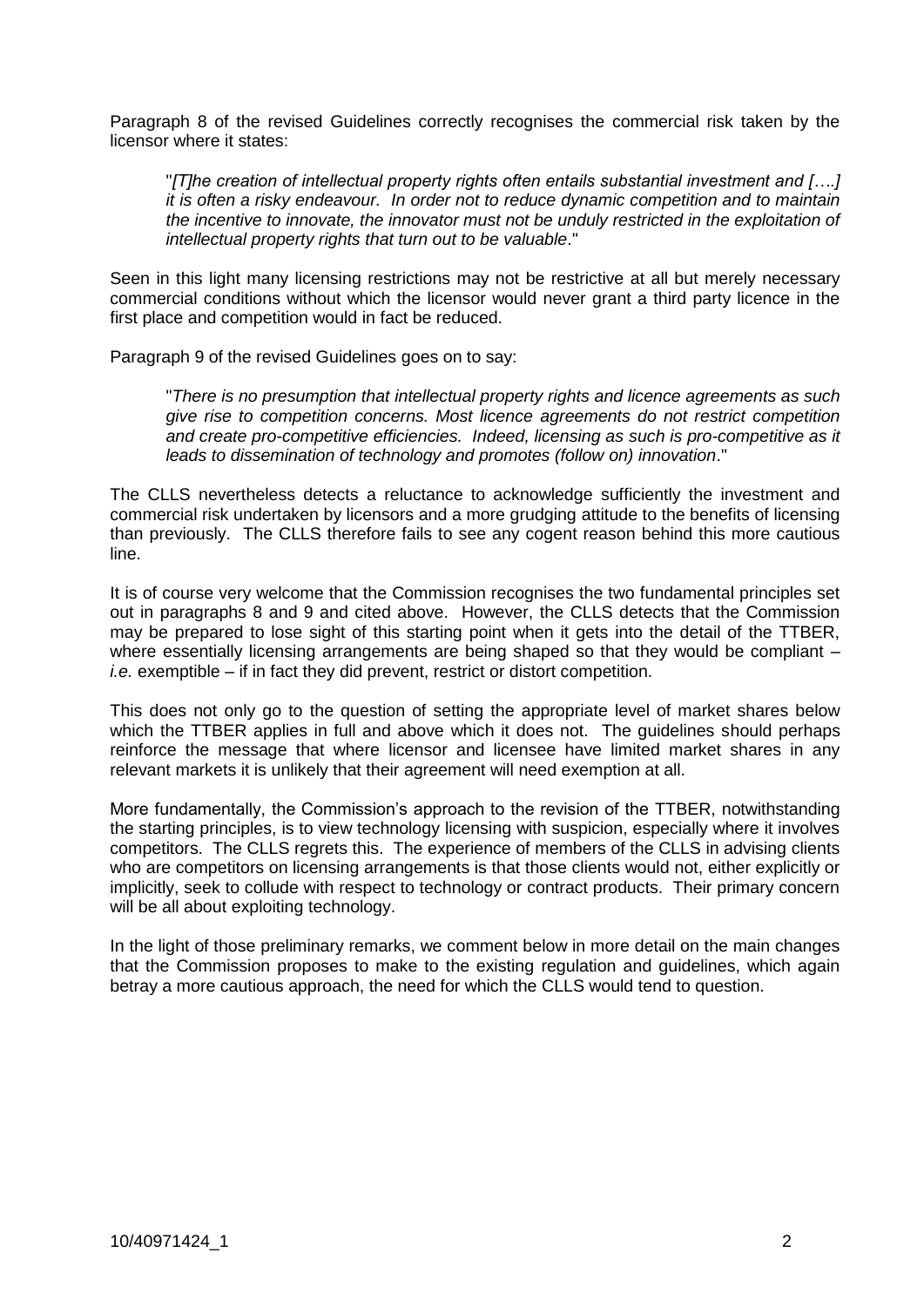## **3. Draft Commission Regulation**

### *3.1 Explicit rule for determining which BER applies*

The new draft makes it explicit at recital 7 that the TTBER applies only on condition that the block exemption on R&D agreements or the block exemption on specialisation agreements are not applicable, effectively giving priority to the rules on horizontal cooperation. This seems helpful in terms of improved legal clarity and is consistent with the approach taken in the Commission's guidelines on horizontal cooperation agreements.

### *Changed test for when purchase of raw material or equipment is covered by the safe harbour of the TTBER*

A new test, which looks only at whether the provisions are "directly and *exclusively* related" to what the licensee produces with the licensed technology, is proposed to determine whether certain provisions surrounding a technology transfer agreement, in particular concerning purchases of material or equipment from a licensor or the use of the licensor's trade mark, are automatically exempted. This means in practice that even if the input bought from the licensor is worth more than the licensed technology, the provisions relating to the purchase are still covered by the TTBER.

On the face of it this seems a helpful broadening of the scope of the block exemption to cover provisions which add value to the technology and do not appear to raise anti-competitive concerns. However, the CLLS would on balance not support such a change, partly because it does not seem commercially appropriate or easy to apply in practice and partly because, the way it is currently drafted, it raises problems of interpretation.

#### *Commercial considerations*

When the terms of a licence are being negotiated the licensor is likely to offer the basic technology and the related products and consumables and any trade marks and other IP rights as part of an overall package. The royalties will tend to bear a relation to the whole package.

In the case of tied product sales the only criterion in our view should be whether they are technically necessary or otherwise add value to the technology package.

As for related licences, the revised wording, for instance, causes potential difficulties where a licensor's technology is part of a family of technology for making a range of products under a common trade mark, which is often the case. The new definition would exclude the application of the TTBER to the related trade mark licence simply because it would not be exclusive to that licensed product.

#### *Drafting*

In terms of clarity of drafting, there appears to be confusion about whether the test requires the products and/or the IP rights to be directly and exclusively related. Literally the wording requires the "provisions" to be so related, but that does not immediately make sense as a legal or indeed competition-based test.

The same could apply to products which are related to and necessary in the production process or for the production of the contract products but have other uses. In our view it is sufficient for Article 1(1)(c) merely to require the provisions to be "directly related to and necessary for" the production of the contract products.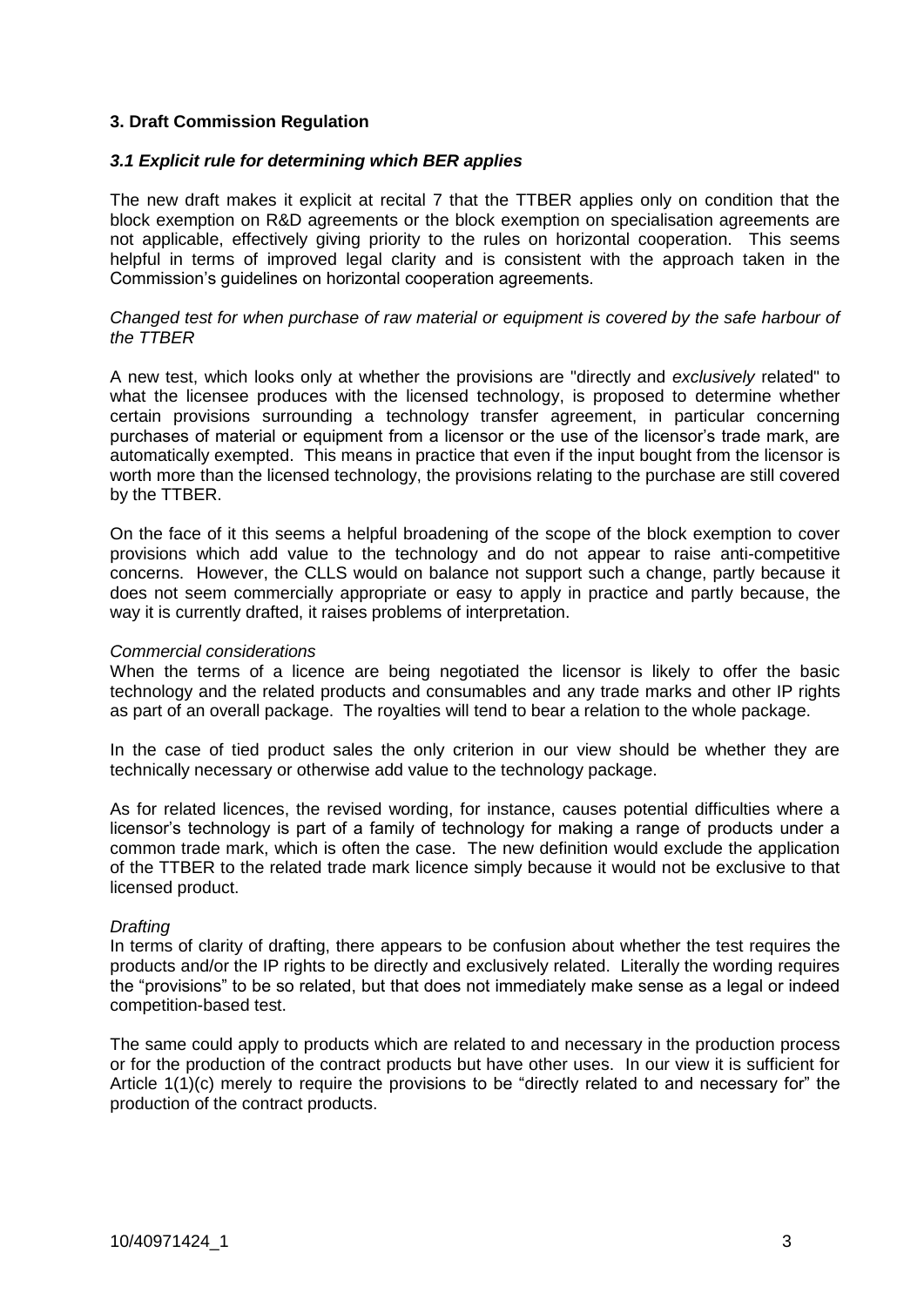### *3.2 Lower market share threshold for certain licensing agreements between noncompetitors*

The CLLS accepts the need for market share thresholds. It is understood that market share tests are the price that has to be paid for an economics-based approach to competition law and that they do in principle allow a more permissive approach than the old black-list, white-list type of block exemption regulations. That, however, comes with the caveat that they make block exemptions far harder to apply and require a degree of self-assessment by the parties that is potentially disproportionate in terms of automatic safe harbours which are simple for clients themselves to apply. For this reason it would be wrong to introduce any further complexity into the market share thresholds in the TTBER.

The loss in terms of legal certainty as a result of having market share tests is particularly acute for technology licensing. The plain fact is that most clients most of the time do not have the resources or even the ability to carry out the work necessary to define the relevant markets. Of course, there are some licensing deals where a full market evaluation is done – typically involving major multinational businesses with the money and the sophistication to carry out this exercise.

Often, however, a fairly rough and ready estimation of what ways a market might be defined and what kinds of market shares might be relevant is all that is feasible.

But there is a genuine complexity in technology markets, especially for new technologies that may have 1% or 100% of the market depending on the definition of the market adopted. The Commission is proposing to extend the market share threshold of 20%, up to which agreements between competitors are deemed *unproblematic*, to the situation where, in an agreement between non-competitors, the licensee owns a technology which it only uses for in-house production and which is substitutable for the licensed technology. The stated object of this change is to capture the higher potential for anti-competitive effects of this type of agreement on the downstream product market or the upstream innovation market (as compared to a technology transfer agreement between non-competitors where the licensee does not own a technology used in-house).

The Commission appears concerned about the risk under the current regime of licensees foreclosing potential entrants to the downstream market by entering into exclusive licences with the only company licensing out technology, but still benefiting from the higher, 30%, market share threshold because the current regime does not treat them as competitors.

As stated, relevant technology markets are often difficult to determine. This will be even more difficult if undertakings need to consider whether any technology used only for in-house production could be used to produce competing products. Use of technology by an undertaking for its in-house production is very different from an undertaking engaging in the business of manufacturing for external use or of licensing that technology, and so its substitutability is very unlikely to have been analysed previously. This is therefore a barrier to applying the TBBER.

It also seems inconsistent with the usual practice of taking into account only contestable sales in assessing market share. And if the licensor is the only licensor of the relevant type of technology, how could the TTBER apply anyway – its market share will surely exceed 30%.

And finally, in the Commission's current consultation on revising the simplified procedure for merger notifications a simplified procedure is suggested in circumstances where competitors have a combined market share of up to 50% if the increment to market share is low. The CLLS would propose that a similar approach be taken in the TTBER.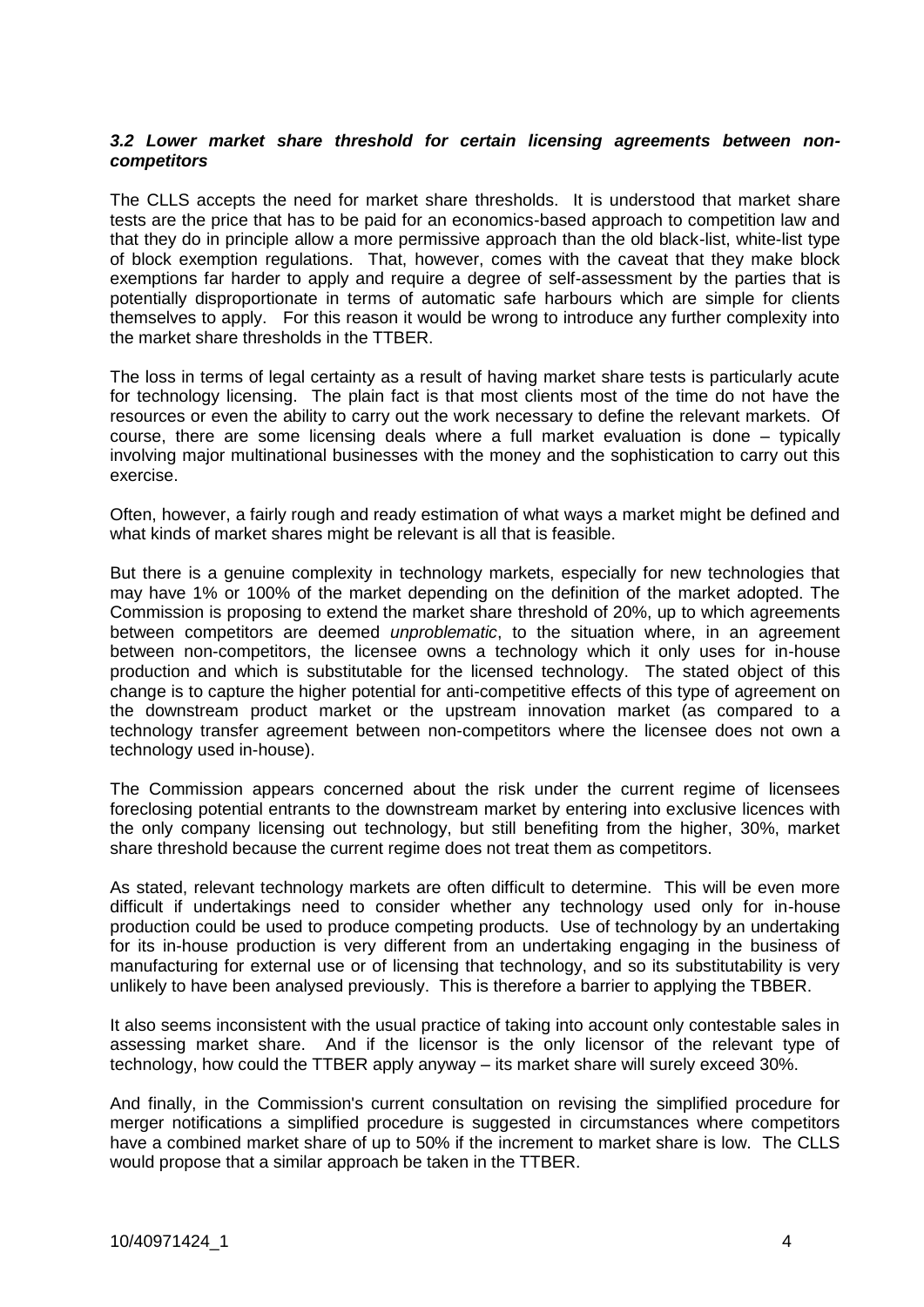The CLLS consider that this part of the Commission's proposals raises some major practical difficulties in terms of calculating market shares. It goes against the practice of the Commission in mergers cases, where captive sales are excluded. It is unnecessary and should be abandoned. Consideration should instead be given to extending the block exemption to the situation where a licensing arrangement leads to only a marginal increase in market share so that the aggregate share does not exceed, say, 50%.

*Passive sales restrictions between licensees no longer covered by the safe harbour of the TTBER*

The current TTBER differs from the BER for vertical restraints (Regulation 330/2010) in that there is a carve-out in Article 4 that exempts passive sales restrictions protecting a licensee from passive sales from other licensees into its exclusive territory during the first two years of an agreement between non-competitors. This was always justified on the basis that it provided a necessary commercial incentive for a licensee to assume the risk of taking on the licence and investing in exploiting the new technology in its reserved territory.

The proposal now is that the carve-out should be removed, so that passive sales restrictions would always be treated as hardcore restrictions and not capable of benefiting from automatic exemption under the TTBER.

In the view of the CLLS there is no justification for aligning the TTBER with the BER for vertical restraints as they deal with very different commercial and economic situations.

The CLLS notes that the revised Guidelines would expressly acknowledge that this type of passive sales restriction can be individually exempted if the restraints are objectively necessary for the licensee to penetrate a new market. But this puts the onus on the parties to assess on a case-by-case basis.

The CLLS has no specific information from clients on how often parties avail themselves of the right to insert a two-year restriction on passive sales to other licensed territories and so how much practical difference it would make to remove this exemption. However, the CLLS believes it is not a very common kind of restriction in licensing agreements, but it can be useful. The change also gives an incentive for licensors to reserve territories to themselves rather than licensing out, as the licensor can restrict passive sales to its own territories.

In summary, the CLLS considers that the treatment of passive sales in the current TTBER represents a sensible compromise and there is no compelling reason to change it.

## *3.3 All exclusive grant-backs fall outside of the safe harbour of TTBER*

The proposal is to remove the current distinction between so-called severable and nonseverable improvements and exclude from the safe harbour all exclusive grant-back obligations concerning all improvements made by a licensee. All exclusive grant-backs would require an individual assessment. This change will ensure that there are sufficient incentives for follow-on inventions. All non-exclusive grant-backs are still covered by the TTBER.

This seems to the CLLS to be an unnecessary change to the current regime. The CLLS is not aware of any disputes about the severability of improvements having reached the courts and it can be assumed that in practice the distinction is being applied without problems. Licensors have a genuine interest in ensuring their technology is exploited to the maximum extent. The TTBER should encourage new developments and improvements to be shared within the licensed network and grant-back clauses serve a very useful function in that respect.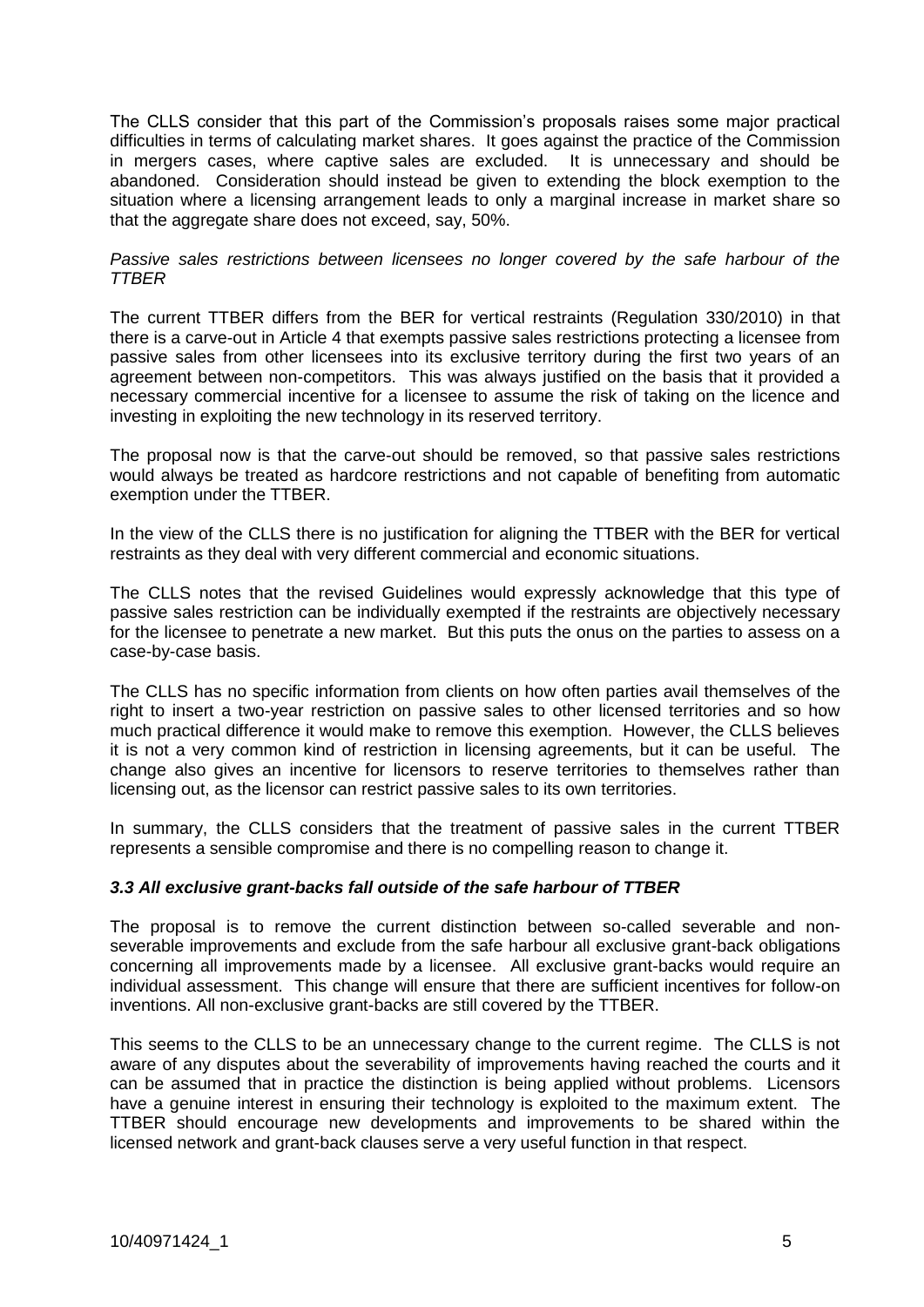The CLLS recognises the need for the TTBER to encourage the dissemination of new technology, including improvements to existing technology, as widely as possible. However, this should not be at the cost of the careful balance of commercial interests that led the licensor to make the licensed technology available in the first place to one or more external licensees rather than keeping it to itself to develop, in all likelihood more slowly and less effectively. Restrictions on the ability of the licensor subsequently to control that technology and any technology spawned by its underlying technology should be applied with caution as they risk having the counterproductive effect of deterring the technology being disseminated in the first place.

A restriction on the exclusive grant-back of improvements (whether back to the licensor for own use and/or sharing with other licensees in the same network) has to be viewed differently from a restriction on an entirely new piece of technology. The improvement probably would not have been made but for the licence in the first place and if such restrictions are imposed in could have a chilling effect on licensing as a viable commercial option for owners of IP.

The CLLS certainly recognises the need for the TTBER to encourage and open up competition by encouraging it to be made available within the immediate circle of the licensor and licensee and other licensees in the same network.

The CLLS also recognises the sense in applying the same logic to improvements made by a licensee that are stand-alone and severable by excluding the TTBER if the licensor attempts to limit them being made available outside the immediate circle of the licensor and licensee and other licensees in the same network.

However, if a licensee makes a significant development for improving a licensed product or process but its technology cannot stand alone (is non-severable), the ultimate decision whether to license third parties to exploit that improvement technology should not be the licensee's but the licensor's. If the licensee's development has substantial value then the licensee can charge royalties for it and its endeavours are sufficiently rewarded. Market forces will dictate whether it can be licensed to the wider world if the licensor sees it as in its interests to allow this as a means of generating more sales and revenues.

Many licence agreements contain grant-back clauses making this established distinction between severable and non-severable improvements. For the Commission to revisit this arrangement at this stage, would cause uncertainty and unnecessary expense in potentially requiring parties to re-open commercial arrangements, without there being any real justification as a matter of competition policy to do so.

## *3.4 Termination clauses also to fall outside of the safe harbour of the TTBER*

The proposal to remove the carve-out for licensors to terminate technology transfer agreements in the event of a challenge to the validity of the licensed IP rights (no-challenge clauses) is not supported by the CLLS. They would in future require individual assessment by the parties, although their invalidity would not prevent the rest of the agreement from benefiting from the safe harbour of the TTBER.

The Commission's stated rationale for the change is that, in particular in cases where the licensee has made substantial investments, no-challenge clauses can have very similar effects to exclusive grant-back clauses. It also claims that licensees are usually in the best position to know when particular IP rights have been invalidly granted.

The CLLS does not share the Commission's view that such clauses are particularly problematical from a competition law point of view.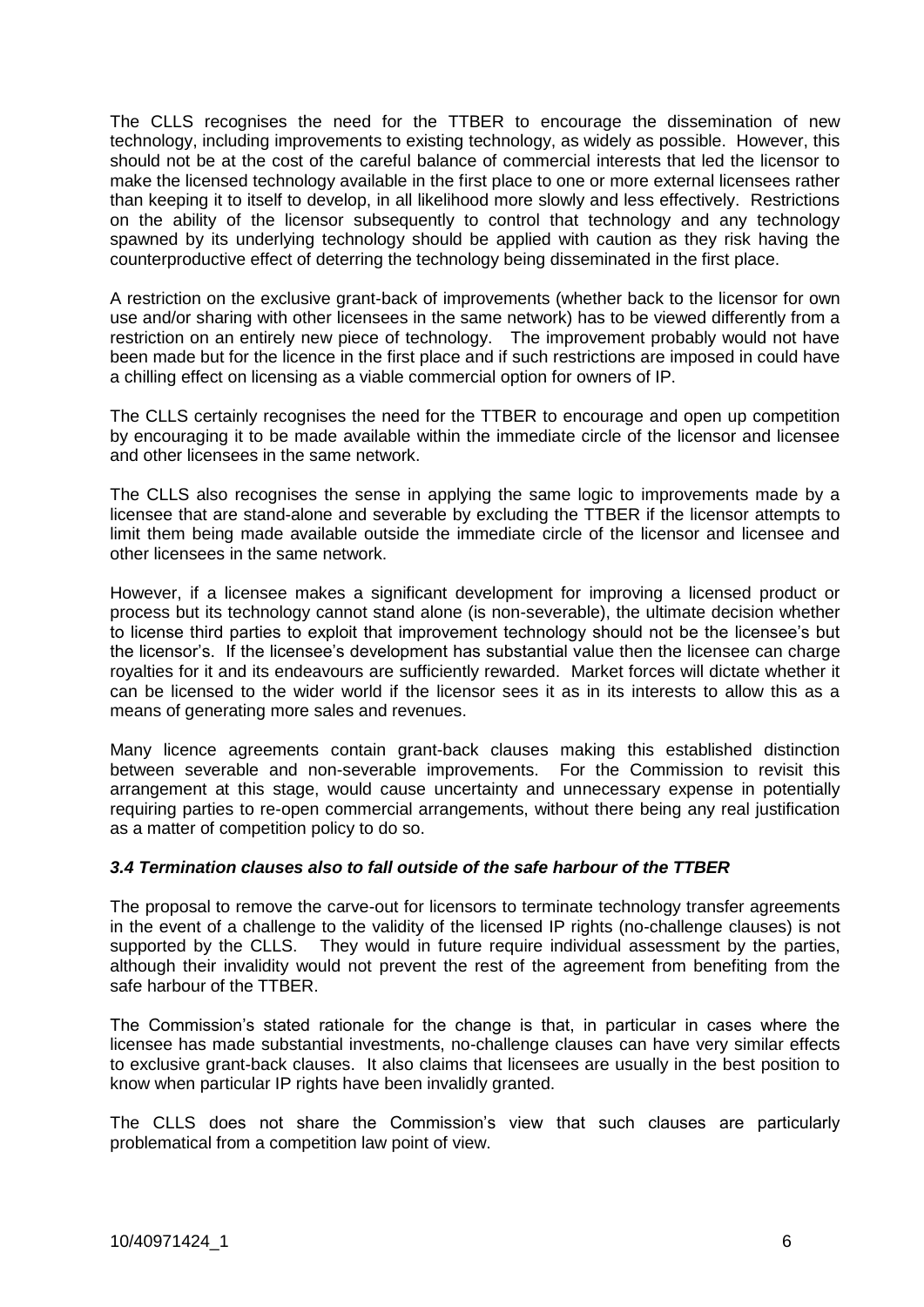However, the CLLS views this change as an unnecessary interference with the system of intellectual property right protection and with the parties' commercial freedom to contract. In any event the recent *Astra Zeneca* decision and subsequent appeals confirm that parties who unjustifiably apply for doubtful patents are at risk under Article 102 TFEU and face the risk of fines.

Most licensing is between a willing licensor and a willing licensee, for a licensee to gain access to technology to exploit a new market, whether a new product market or new geographical market, which is not being exploited by the licensor. The Commission seems to view this from the starting point that all licence negotiations are inherently forced or one-sided and therefore anti-competitive. That is simply not the case in our experience.

In any event, the commercial reality is that it would be odd for a licensor to be obliged to continue to license and deal with a licensee who was suing the licensor on the basis that it did not in fact need a licence. At the same time the licensee will find it unattractive to have to continue paying royalties under the licence agreement whilst the patent challenge takes its course and may prefer to terminate and take the risk of losing the challenge. Meanwhile the licensee gets the benefit of a product that is still technically patented and licensed to it on an exclusive basis and which third parties are not authorised to market. And licensors may in future insist on having short general termination provisions that allows termination of the licence at any time without cause which from a licensee's point of view is worse.

The Commission's analysis fails to appreciate that the licensor may be providing tangible material under the licence, such as secret know-how, through handover of instruction or process manuals, access to improvements and technical assistance or training, which the licensor would see no basis to continue, where the licensee demonstrates an intention not to be bound by the terms of the licence by challenging the licensor's patents. Most licence agreements are more complex than simply being a bare legal licence of intellectual property rights, but involve the licensee being given access to material that would never be made available publicly.

The Commission's proposed reversal of the risk onto the licensor can only increase the risk of gamesmanship in litigation. There is clearly a debate to be had about the extent to which no challenge clauses generally should be treated as anti-competitive but the CLLS is not convinced by the Commission's reasons for shifting the commercial risk from the licensee to the licensor in this way.

## **4. Draft Guidelines for Technology Transfer Agreements**

The only two sections in which there have been important changes in substance (not reflected in the TTBER) are in the section on settlement agreements and in the section on technology pools.

## **4.1 Settlement agreements**

The Commission proposes to clarify that settlement agreements involving a licence may infringe Article 101(1) TFEU, in particular where a licensee agrees, against a value transfer from the licensor, to more restrictive terms than the licensee would have accepted solely on the strength of the licensor's technology. This type of agreement is commonly referred to as a "pay-fordelay" agreement or "reverse payment patent settlement". The term "reverse payment" refers to the fact that the payment is in the opposite direction of what would ordinarily be expected in patent law.

Furthermore, the Commission believes that clauses in settlement agreements not to challenge the patent in the future are in particular problematic if the patent holder knows or should have known that the patent does not meet the patentability criteria, for example because the patent was granted following the provision of incorrect, misleading or incomplete information.